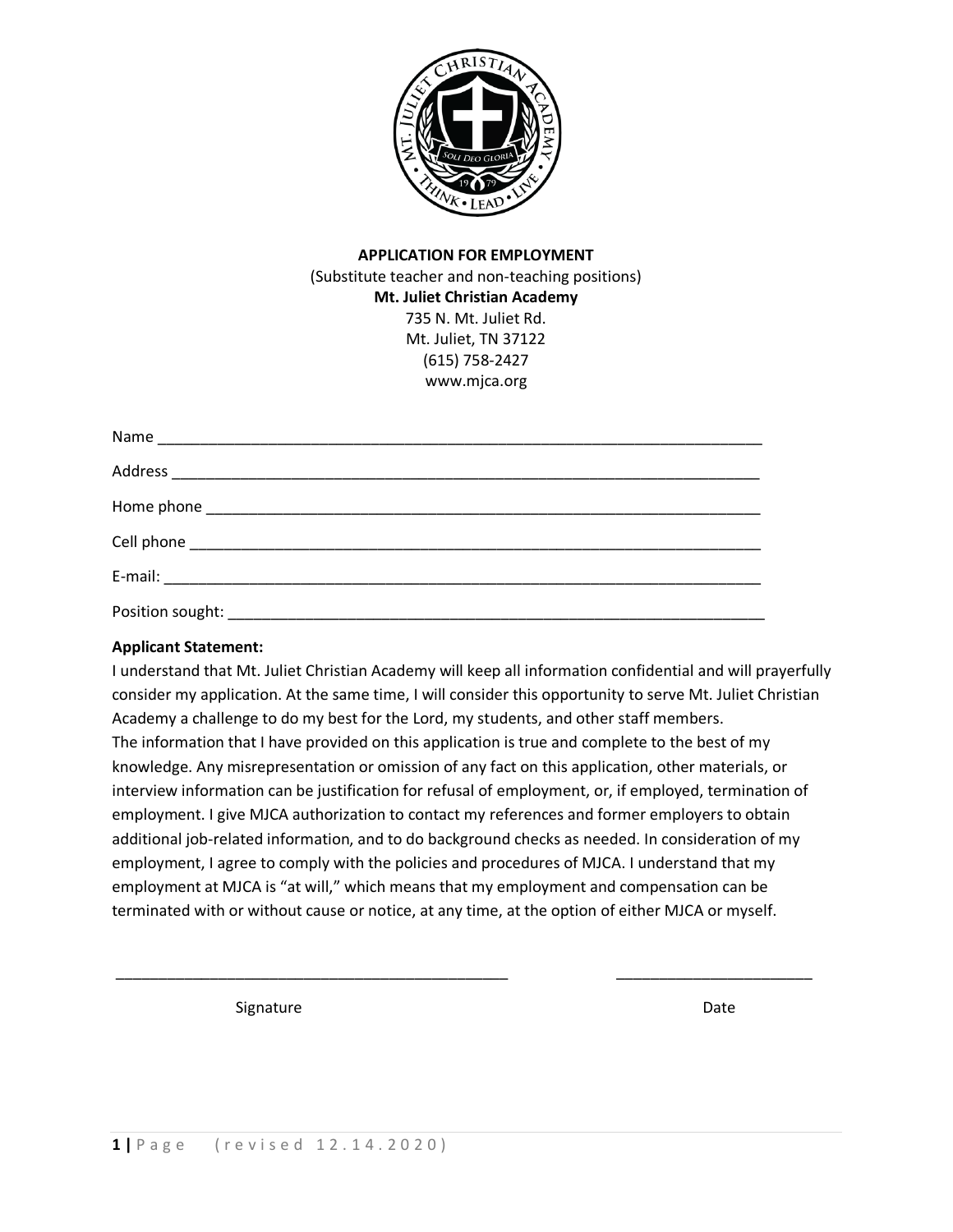# **ACADEMIC BACKGROUND**

| <b>Secondary Education</b>                                                                          |                           |
|-----------------------------------------------------------------------------------------------------|---------------------------|
|                                                                                                     | Graduation Date _________ |
|                                                                                                     |                           |
| <b>Undergraduate Studies</b>                                                                        |                           |
|                                                                                                     |                           |
|                                                                                                     |                           |
|                                                                                                     |                           |
| <b>Graduate or Other Degrees</b>                                                                    |                           |
|                                                                                                     |                           |
|                                                                                                     |                           |
|                                                                                                     |                           |
| <b>Graduate or Other Degrees</b>                                                                    |                           |
|                                                                                                     |                           |
|                                                                                                     |                           |
|                                                                                                     |                           |
| Extracurricular Background (Please indicate if involved in sports, hobbies, dramatics, music, etc.) |                           |
|                                                                                                     |                           |
|                                                                                                     |                           |
|                                                                                                     |                           |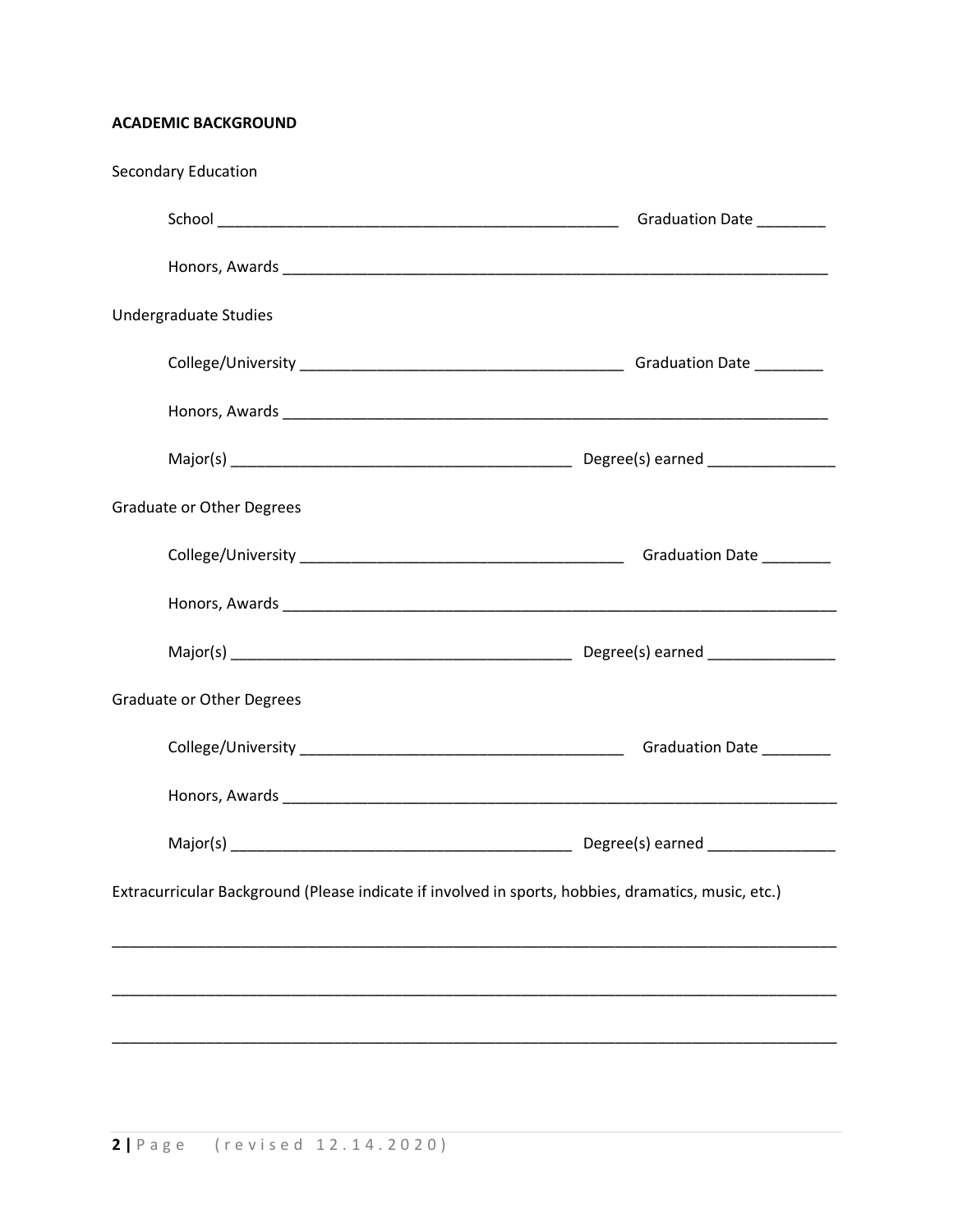| Certification(s) (if you are certified to teach, please indicate)                |              |  |
|----------------------------------------------------------------------------------|--------------|--|
| Type of Certificate                                                              | Subject Area |  |
|                                                                                  |              |  |
| <b>Other Professional Certificates</b>                                           |              |  |
| PROFESSIONAL EXPERIENCE                                                          |              |  |
|                                                                                  |              |  |
|                                                                                  |              |  |
|                                                                                  |              |  |
|                                                                                  |              |  |
|                                                                                  |              |  |
|                                                                                  |              |  |
|                                                                                  |              |  |
|                                                                                  |              |  |
|                                                                                  |              |  |
|                                                                                  |              |  |
|                                                                                  |              |  |
| ,我们也不能在这里的时候,我们也不能在这里的时候,我们也不能会不能会不能会不能会不能会不能会不能会。""我们的人们,我们也不能会不能会不能会不能会不能会不能会不 |              |  |
|                                                                                  |              |  |
|                                                                                  |              |  |
| <b>3</b>   Page (revised 12.14.2020)                                             |              |  |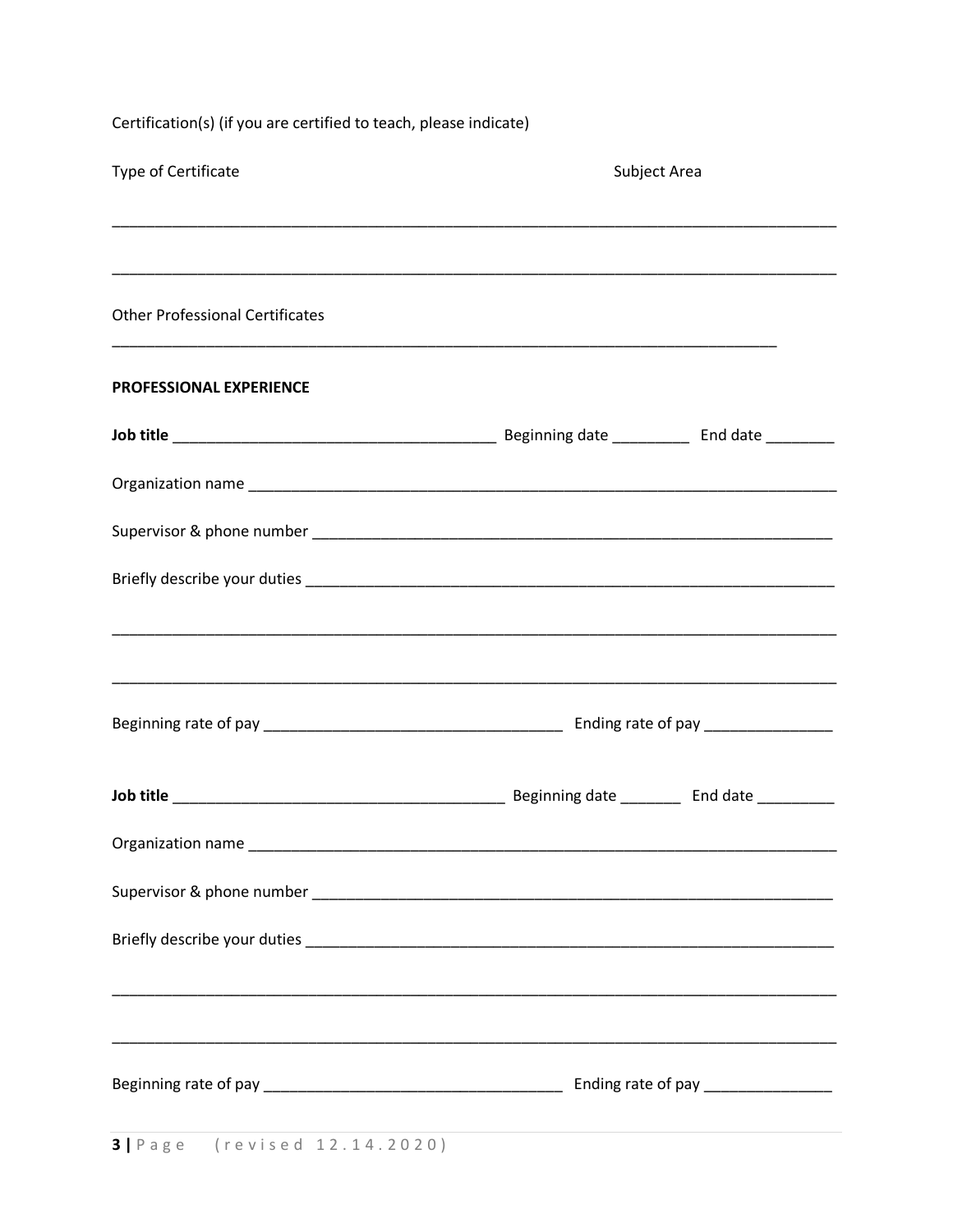|      | Professional associations to which you belong: |       |        |            |
|------|------------------------------------------------|-------|--------|------------|
|      | Awards or achievements:                        |       |        |            |
|      | REFERENCES (Two professional, one personal)    |       |        |            |
| Name | Address                                        | Phone | e-mail | Occupation |
|      |                                                |       |        |            |
|      |                                                |       |        |            |
|      |                                                |       |        |            |
|      |                                                |       |        |            |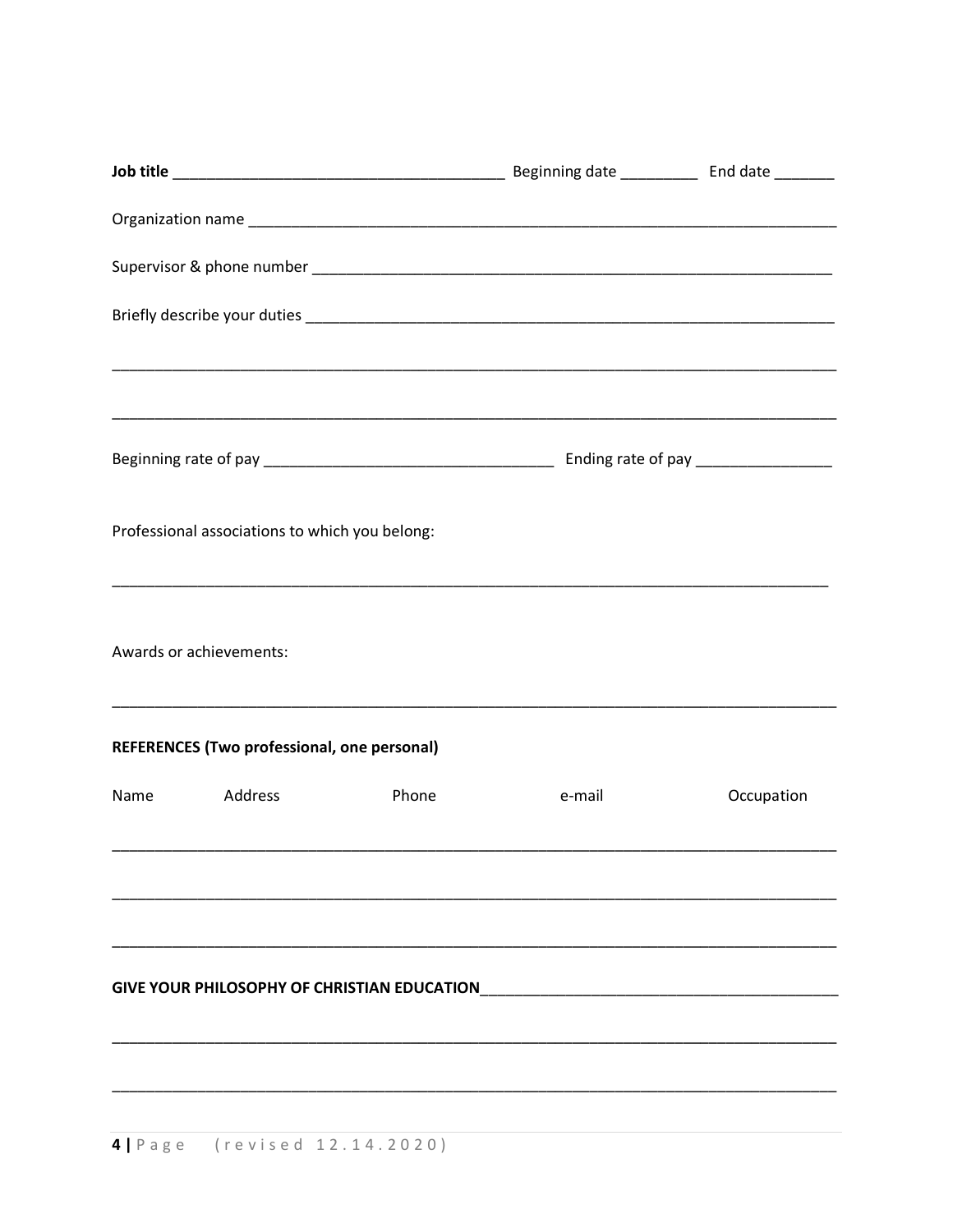| <b>HOW I RECEIVED CHRIST AND BECAME A CHRISTIAN</b> |  |
|-----------------------------------------------------|--|
|                                                     |  |

| <b>CHURCH AFFILIATION</b> |
|---------------------------|
|                           |
|                           |
|                           |
|                           |
|                           |

#### **STATEMENT OF FAITH**

#### **The following truths are held in common agreement by the members of this school and church:**

- A. The Bible. We believe the Bible to be inspired and the only infallible, authoritative, inerrant Word of God and the sole basis for faith and practice (2 Timothy 3:15; 2 Peter 1:21).
- B. The Trinity. We believe there is one God, eternally existent in three persons Father, Son, and Holy Spirit (Genesis 1:1; Matthew 28:19; John 10:30).
- C. Jesus Christ. We believe in the deity of Christ (John 1:1; John 10:30), the humanity of Jesus Christ (Hebrews 2:17), His virgin birth (Isaiah 7:14; Matthew 1:23; Luke 1:35), His sinless life (Hebrews 4:15; Hebrews 7:26), His miracles (John 2:11), His vicarious and atoning death (1 Corinthians 15:3; Ephesians 1:7; Hebrews 2:9), His resurrection (John 20:1-31; 1 Corinthians 15:4), His Ascension to the right hand of the Father (Mark 16:19), and His personal return in power and glory (Acts 1:11; Revelation 19:11).
- D. Salvation. We believe (1) in the absolute necessity of regeneration by the Holy Spirit for salvation because of the exceeding sinfulness of human nature, (2) that people are justified on the single ground of faith in the shed blood of Christ, and (3) that only by God's grace and through faith in Jesus Christ alone are we saved (John 3:16-19; John 5:24; Romans 3:23; Romans 5:8-9; Ephesians 2:8-10; Titus 3:5).
- E. Resurrection. We believe in the resurrection of both the saved and the lost: those that are saved unto the resurrection of life, and those that are lost unto the resurrection of damnation (John 5:28- 29).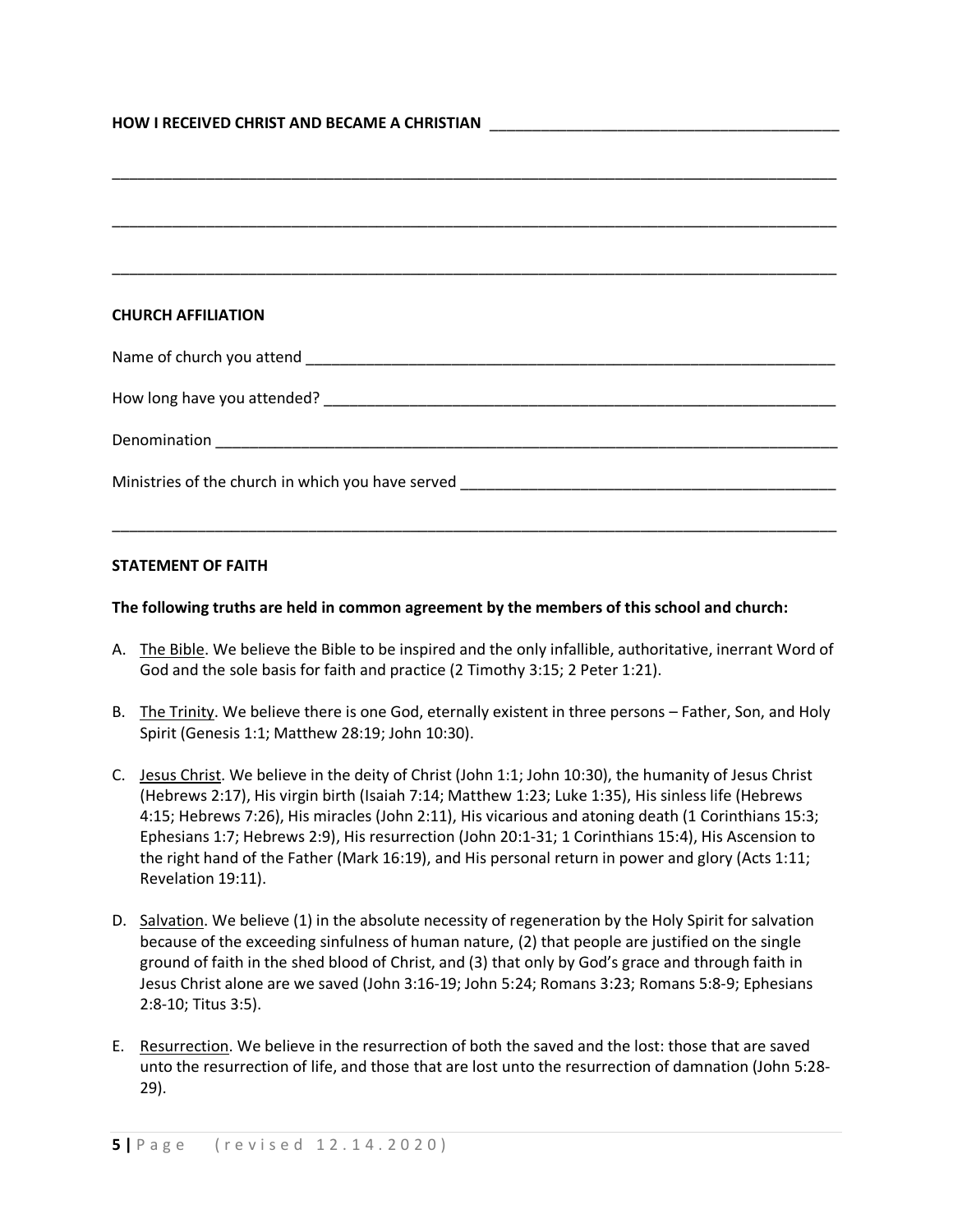- F. Unity of Believers. We believe in the spiritual unity of believers in our Lord Jesus Christ (Romans 8:9; 1 Corinthians 12:12-13; Galatians 3:26-28).
- G. The Holy Spirit. We believe in the present ministry of the Holy Spirit by whose indwelling the Christian is enabled to live a godly life (Romans 8:13-14; 1 Corinthians 3:16; 1 Corinthians 6:19-20, Ephesians 4:30; Ephesians 5:18).
- H. Sex and Marriage.
	- (1) We believe that God wonderfully and immutably creates each person as male or female and that these two distinct, complementary genders together reflect the image and nature of God (Gen. 1:26-27). Consequently, the rejection of one's biological sex is a rejection of the image of God within that person.
	- (2) We believe the term "marriage" has only one meaning, which is marriage sanctioned by God that joins one man and one woman in a single, exclusive union, as delineated in Scripture (Genesis 2:18-24, Ephesians 5:31). We believe God intends sexual intimacy to only occur between a man and a woman who are married to each other and that God has commanded there is to be no intimate sexual activity engaged in outside of a marriage relationship between a man and a woman. We believe that any form of sexual immorality, such as adultery, fornication, homosexuality, bisexual conduct, bestiality, incest, pornography, or any attempt to change one's sex, or disagreement with one's biological sex, is sinful and offensive to God (1 Corinthians 6:9- 20; 1 Corinthians 7:1-5; Ephesians 5:3; Hebrews 13:4).
- I. Availability of Redemption. We believe God offers redemption and restoration to all who confess and forsake their sin and seek His mercy and forgiveness through Jesus Christ (2 Corinthians 5:18-19; Ephesians 1:7; Colossians 1:20-22).
- J. Sanctity of Life. We believe that all human life is sacred and created by God in His image (Psalm 139). Human life is of inestimable worth in all its dimensions, including pre-born babies, the aged, the physically or mentally challenged, and every other stage or condition from conception through natural death. We are therefore called to defend, protect, and value all human life.
- K. Baptism & the Lord's Supper. Christian baptism is the immersion of a believer in water. It is an act of obedience symbolizing the believer's faith in a crucified, buried, and risen Savior, the believer's death to sin, the burial of the old life, and the resurrection to walk in newness of life in Christ Jesus. The Lord's Supper is a symbolic act of obedience whereby members memorialize the death of the Redeemer and anticipate His second coming.
- L. Evangelism & Missions. It is the duty and privilege of every follower of Christ and every church of the Lord Jesus Christ to endeavor to make disciples of all nations…to seek constantly to win the lost to Christ by verbal witness undergirded by a Christian lifestyle, and by other methods in harmony with the gospel of Christ.
- M. Stewardship. God is the source of all blessings, temporal and spiritual; all that we have and are we owe to Him. Christians have a spiritual debtorship to the whole world, a holy trusteeship in the gospel, and a binding stewardship in their possessions. They are therefore under obligation to serve Him with their time, talents, and material possessions.